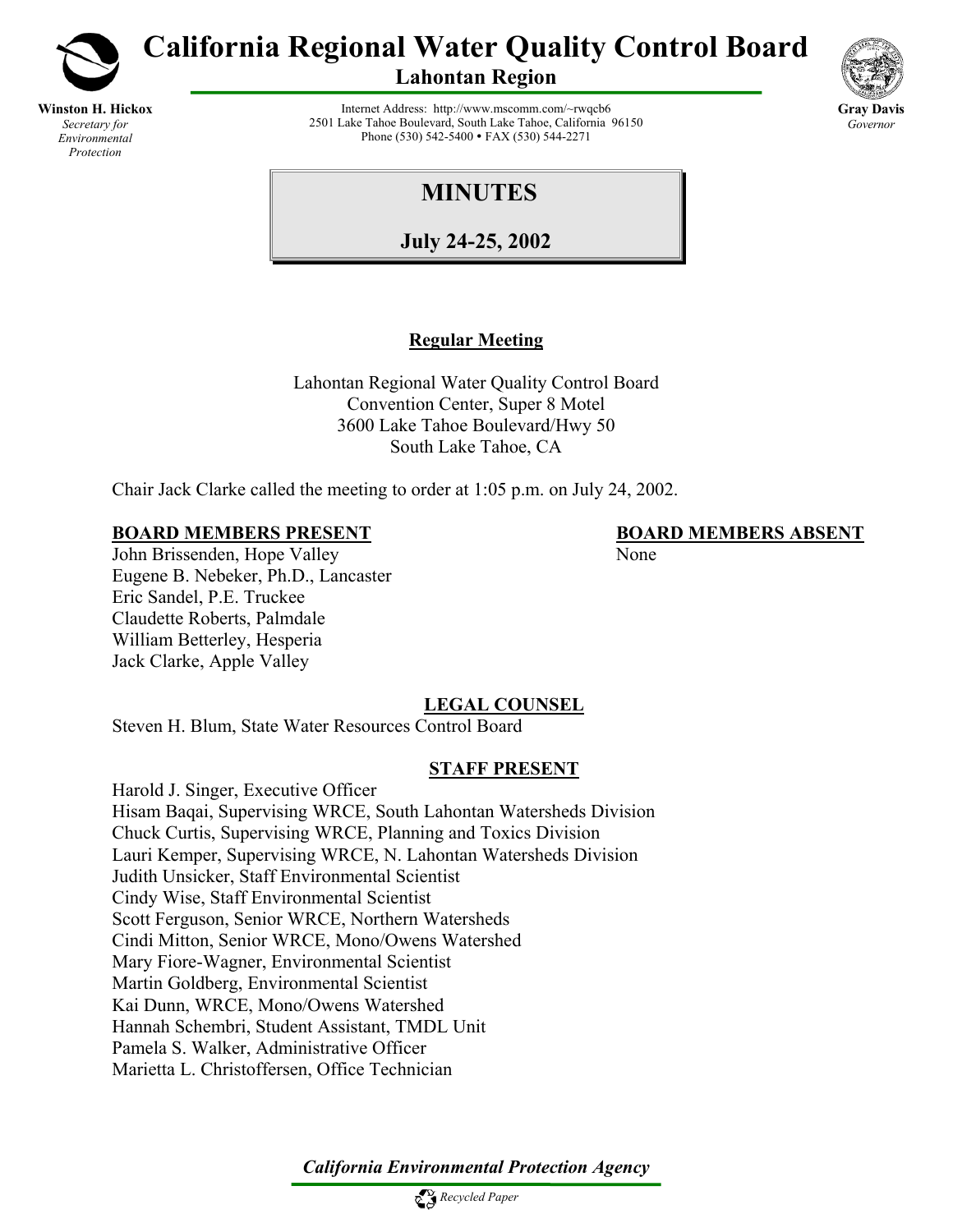#### MINUTES - 2 -

#### **1. PUBLIC FORUM**

No one addressed the Board during the Public Forum.

#### **2. MINUTES**

 **Motion:** Moved by Eric Sandel, seconded by William Betterley and **unanimously carried** to adopt the May minutes as amended, correcting the spelling of Hesperia next to William Betterley's name.

#### **PLANS AND POLICIES**

### **3.** *Public Hearing* **– Total Maximum Daily Load (TMDL) and Implementation Plan for Indian Creek Reservoir**

Chair Jack Clarke opened the public hearing and administered the oath.

John Brissenden excused himself from the item due to having two permits on the river.

Chuck Curtis, Supervising WRCE, Planning and Toxics Division gave the presentation that discussed the Indian Creek Reservoir water quality restoration plan.

- Description of existing TMDL
- Description of proposed revisions to Basin Plan amendments and environmental document

Indian Creek Reservoir (ICR) in Alpine County was formerly used to store tertiary-treated wastewater exported from the South Lake Tahoe area by the South Tahoe Public Utility District (STPUD). In 1989, the STPUD discontinued wastewater storage in ICR, but purchased water rights to maintain the reservoir's level so that it could continue to be used as a recreational fishery.

ICR was placed on the Section 303(d) list of water bodies requiring TMDLs in the 1980s due to eutrophication. Symptoms of eutrophication, resulting from high nutrient loading, include high productivity and biomass of algae and other aquatic plants, low water transparency, and depletion of oxygen. These factors adversely affect beneficial use for aquatic life and recreation.

The revised draft Basin Plan amendments before the Board would incorporate a phosphorus TMDL and TMDL implementation program for ICR. The revised draft environmental document concludes that adoption of Basin Plan amendments will not have any new significant adverse environmental impacts. The environmental document also includes an economic impact analysis for the implementation program. As indicated by the chronology above, the amendments and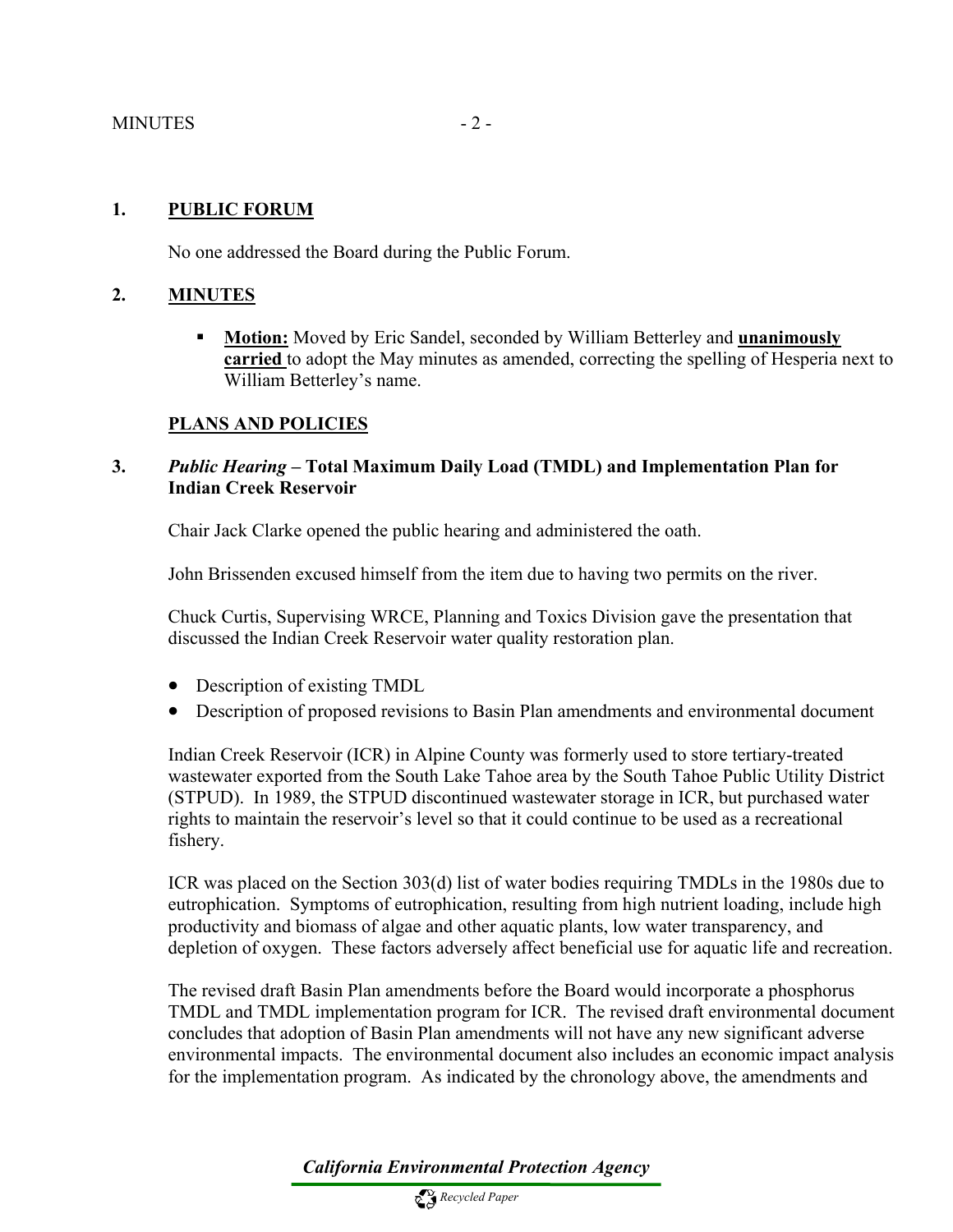environmental document have been through two public review periods. In both cases, the draft amendments and environmental document were duly noticed in local newspapers and circulated to a mailing list of over 400 parties for a 45-day public review period. They were also made available on the Regional Board's Internet web page. A separate technical staff report and supplement were made available to the public on request.

An independent scientific peer reviewer, Dr. Gina Johnston of California State University, Chico, reviewed preliminary drafts of the amendments and related technical information in 1999. Significant revisions in the TMDL were made as a result of her comments. A staff response to Dr. Johnstons's comments, explaining the reasons for not following all of her recommendations, will be included in the administrative record of the Basin Plan amendments.

Chris Gansberg, Chair, Alpine County Board of Supervisors expressed concerns that the cost of implementing required actions was not worth the water quality benefit.

Ed James, Carson Water Subconservancy District gave an overview of the district's goals to protect water quality in the watershed and expressed his concern that the phosphorus standard of .02 milligrams per liter is not obtainable.

Hal Bird, South Tahoe Public Utility District spoke about flushing flow and water rights evaporation and seepage in ICR and the need for the development of monitoring standards.

Harold Singer stated that monitoring standards and methodology are not typically incorporated into a TMDL or a water quality objective but that a mutually agreeable monitoring protocol for measuring the health of the reservoir will be developed.

Chair Jack Clarke closed the public hearing.

 **Motion:** Moved by Eric Sandel, seconded by Eugene Nebeker and **unanimously carried** to adopt the Total Maximum Daily Load (TMDL) and Implementation Plan for Indian Creek Reservoir

#### **OTHER BUSINESS**

#### **4. Executive Officer's Report**

Harold Singer highlighted several items from the written report:

319 Grant List – priority project. Mr. Singer will recommend that the South Tahoe Utility District project is priority one.

No. 1 – Meyers Beacon Station: The system is in place and we are on track.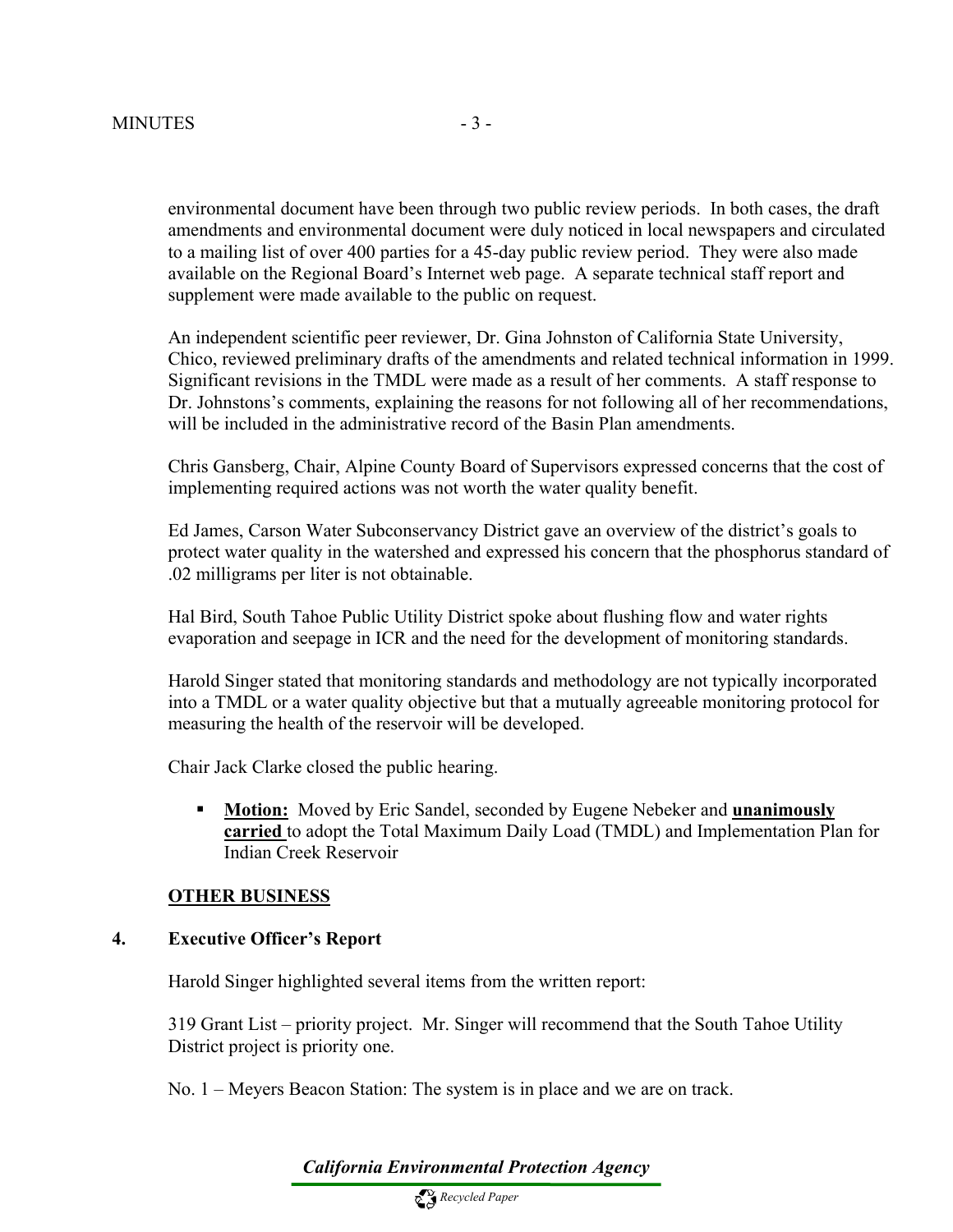No. 3 – Alpine County: Continuing to work with the county to develop project review and regulatory procedures.

No. 6 – Molycorp: trying to obtain permits from other agencies (US Fish & Game) that have not met statutory timeframes.

Standing Item Report – Monitoring reports for Searles Lake, Meyers Beacon, Molycorp and Town of Mammoth Lakes will be changed to quarterly.

Budgetary issues – State hiring freeze until July of 2003. Internally we are able to do some hiring. We have three vacancies between both offices. Elimination of numerous unfilled positions statewide has been proposed. We need to focus on priority issues like TMDLs, high priority enforcement cases, under ground storage cases and permits.

Waivers – Our waiver policy expires December 31, 2002 so we must adopt a new. Many of the categories in that waiver policy are low priority work. Our efforts will be focused on construction projects in high priority sensitive watersheds. Other high priorities are forestry projects and septic systems.

Forestry issues – John Brissenden attended a Forestry Workshop last week on behalf of the board. Currently, if a project proponent has an approved Timber Harvest Plan (THP) from CDF, WDRs are waived. We will be looking at high priority Timber Harvest Plans more closely from beginning to conclusion to ensure compliance. Because Forest Practice Rules contain significant loopholes, water quality may not be adequately protected. There are also problems with the way CDF implements its rules and the process itself; one is the limited timeframe in which the Regional Board can appeal a bad Timber Harvest Plan. A stricter waiver policy for Timber Harvest Plans that would allow us to review the plan and issue a letter of concurrence for the plan should be considered. The implications are that probably 80% of the projects will not qualify for the waiver because we do not have staff to review them. Review will be based on those Timber Harvest Plans that pose the highest threat to water quality. The Board does not lose its authority to take enforcement action on a project that has not been permitted or waived if there is a water quality problem.

This is the direction that we will be heading in regards to our waivers. We could be looking at a lot of low priority project applications that we will not bring to the Board.

John Brissenden provided his overview of the workshop. He feels that the industry is being ill served by the Board of Forestry and CDF.

The afternoon session adjourned at 4:40 p.m.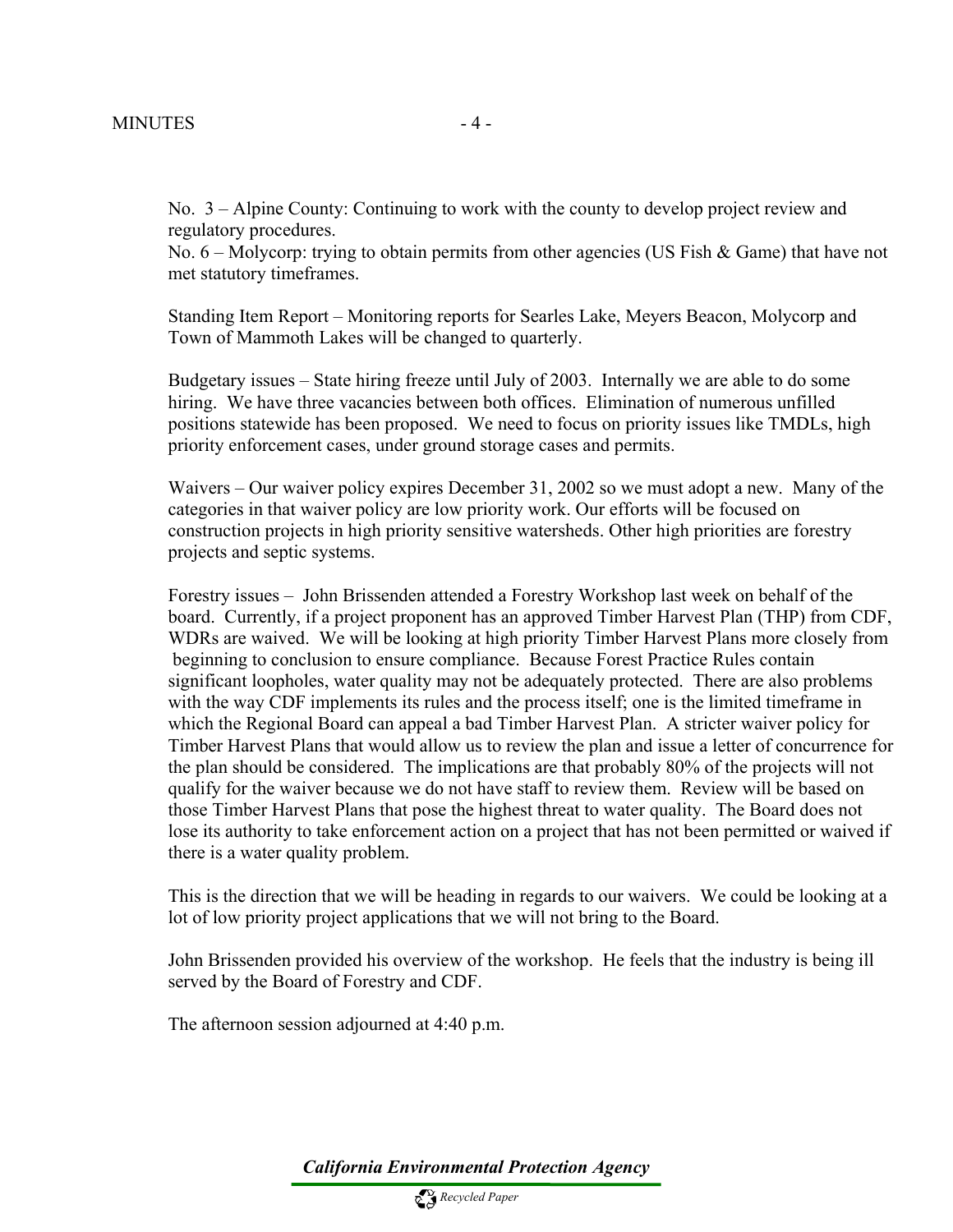# **Regular Meeting, Continued 7:15 p.m., July 24, 2002**

Chair Jack Clarke called the meeting to order at 7:15 p.m. Board members present: John Brissenden, Eugene Nebeker Ph.D., Eric Sandel P.E., Claudette Roberts, and William Betterley.

#### **6. Intrawest California Holdings, Inc. Village East Bridge, Exemption to a Prohibition Contained in the Water Quality Control Plan for the Lahontan Region**

There were no public comments on this item.

 **Motion:** Moved by William Betterley, seconded by Eric Sandel and **unanimously carried** to adopt the resolution.

#### **7. Amendment to Resolution No. 6-98-37 for Expenditure of Funds from the Tahoe Keys Mitigation Fund for the California Department of Parks and Recreation Angora Creek Restoration Project**

There were no public comments on this item.

 **Motion:** Moved by William Betterley, seconded by Eric Sandel and **unanimously carried** to adopt the resolution.

#### **8. Workshop – Searles Lake: Workshop to Discuss Surface Water Quality and Beneficial Uses of Searles Lake.**

The workshop continued the April 10, 2002 discussion of waterfowl use of Searles Lake and Valley and waterfowl mortality in the area.

Steve Hampton, California Department of Fish and Game provided an overview of the ponds and bird mortality.

Dr. Julie Yamamoto, California Department of Fish and Game continued discussion on bird mortality.

Mark Russell, International Bird Rescue Research Center discussed his observations of birds drinking and added comments about hazing.

Dr. Michael Fry, UC Davis summarized his April 2002 presentation.

James Jackson, IMCC gave a presentation addressing beneficial uses of Searles Dry Lakebed, stating that there is no appropriate use of Searles Lake for wildlife.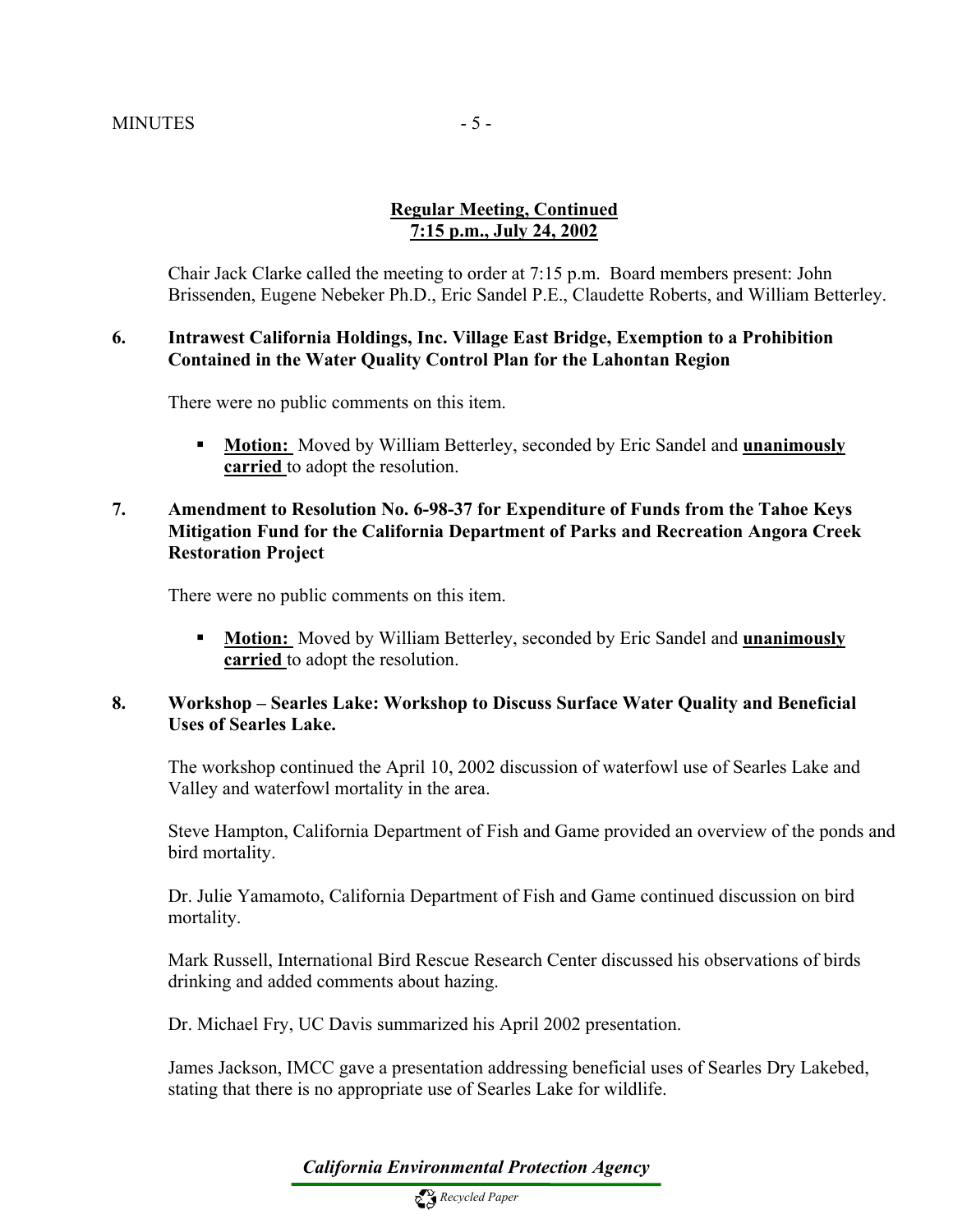Dan Walsh, US Department of Fish and Wildlife Service agreed with California Department of Fish and Game on the reasons why birds are dying at Searles Lake and believes that modifying the mining operations to eliminate the ponds could be an option.

Ryan Todd, California Department of Fish and Game informed the Board he is not against a redesignation of the Searles Dry Lakebed area and is willing to look at the issue.

Harold Singer discussed the interim agreement between IMCC and the Department of Fish and Game that recognizes a certain "take" (bird mortality) in an operational unit, such as the ponds at Searles Lakebed. Mr. Singer pointed out that the Board has the potential to de-designate the beneficial uses of the ponds and that its regulatory authority stems from the beneficial use designations. Without beneficial use designations, no basis for establishing water quality objectives exist because the objectives are established based on the number that is necessary for protection of that beneficial use.

Steven H. Blum stated that there is a legal problem removing an existing beneficial use.

Darlene Ruiz, representing IMCC, commented that de-designation is not the issue, but that exploring the potential of site-specific objectives would be more appropriate.

Cindi Mitton summarized her April 2002 presentation and stated that we are still in the developmental stage, using good science and the best available technology to look at practical solutions.

### **9. REPORTS BY CHAIR AND BOARD MEMBERS**

Board member Beatrice Cooley resigned last month. Board members expressed their desire to adopt a Resolution of Appreciation.

#### **5. CLOSED SESSION**

Board members met in closed session on July 24 from 9:55 p.m. to 10:20 p.m. to discuss Items f, k, m, and n. Authority: Government Code Section  $11126(e)(2)(c)(i)$ .

The evening session of the meeting adjourned at 10:21 p.m.

#### **Regular Meeting, Continued 8:30 a.m., July 25, 2002**

Vice-Chair Eugene Nebeker called the morning session of the Board meeting to order at 8:38 a.m. at 2501 Lake Tahoe Blvd., South Lake Tahoe. All Board members except Jack Clarke were present.